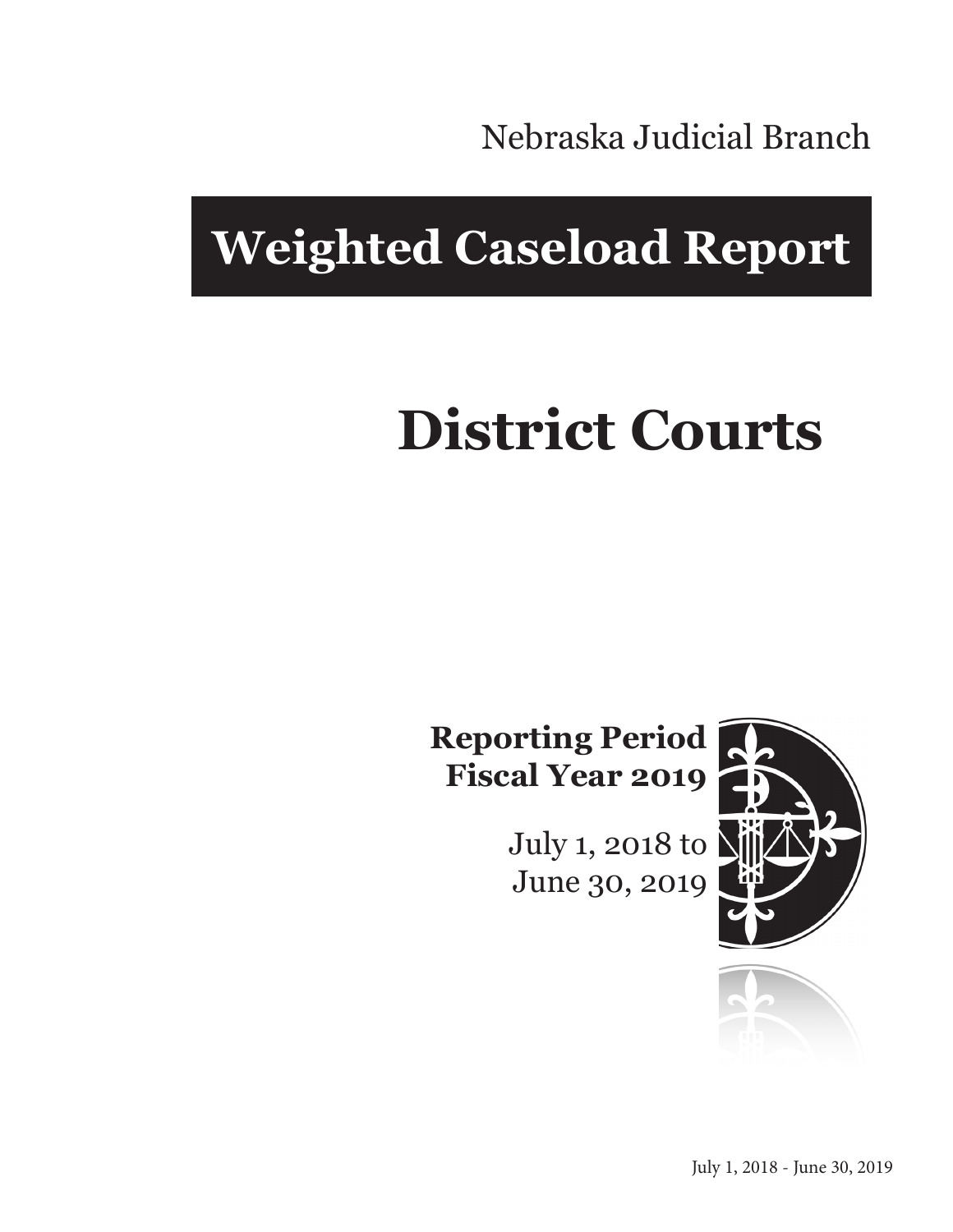## Nebraska District Courts Weighted Caseload Report

## Fiscal Year 2019 **(**July 1, 2018 - June 30, 2019**)**

This Weighted District Court Caseload Report contains statistics for Nebraska's 93 District Courts, grouped into twelve Judicial Districts. The judiciary of Nebraska currently assesses the need for judicial positions using a weighted caseload method based on cases opened. Weighted caseload systems provide objective, standardized determinations of resource needs.

*No quantitative judgeship assessment method, including a weighted caseload system will determine the exact number of judges required within a judicial district. But quantitative methods, such as weighted caseload can approximate the need for judgeships and provide a point of reference or standard for comparing relative need among judicial districts. Other measures, both qualitative and quantitative, may be used in conjunction with the weighted caseload standard calculation to support the assessment of judicial need. In particular, should the standard calculation show the need for a fractional judge (less than the full-time equivalent), additional assessments as to the relative workload per judge within a district and travel per judge may be useful. Also, other useful measures may include analyses of budget constraints, population trends, and other factors that may differentially affect the need for judges across districts.*

#### **Mission of the Nebraska Administrative Office of the Courts:**

Under the direction of the Nebraska Supreme Court, the Administrative Office of the Courts' mission is to ensure the public has equal access to justice, using leadership, education, technology, and administrative services to implement consistent, efficient, and effective court practices.



#### **Corey R. Steel | Nebraska State Court Administrator Nebraska Supreme Court**

Rm. 1213 State Capitol | P.O. Box 98910 | Lincoln, NE 68509 T 402.471.3730 | F 402.471.2197 www.supremecourt.ne.gov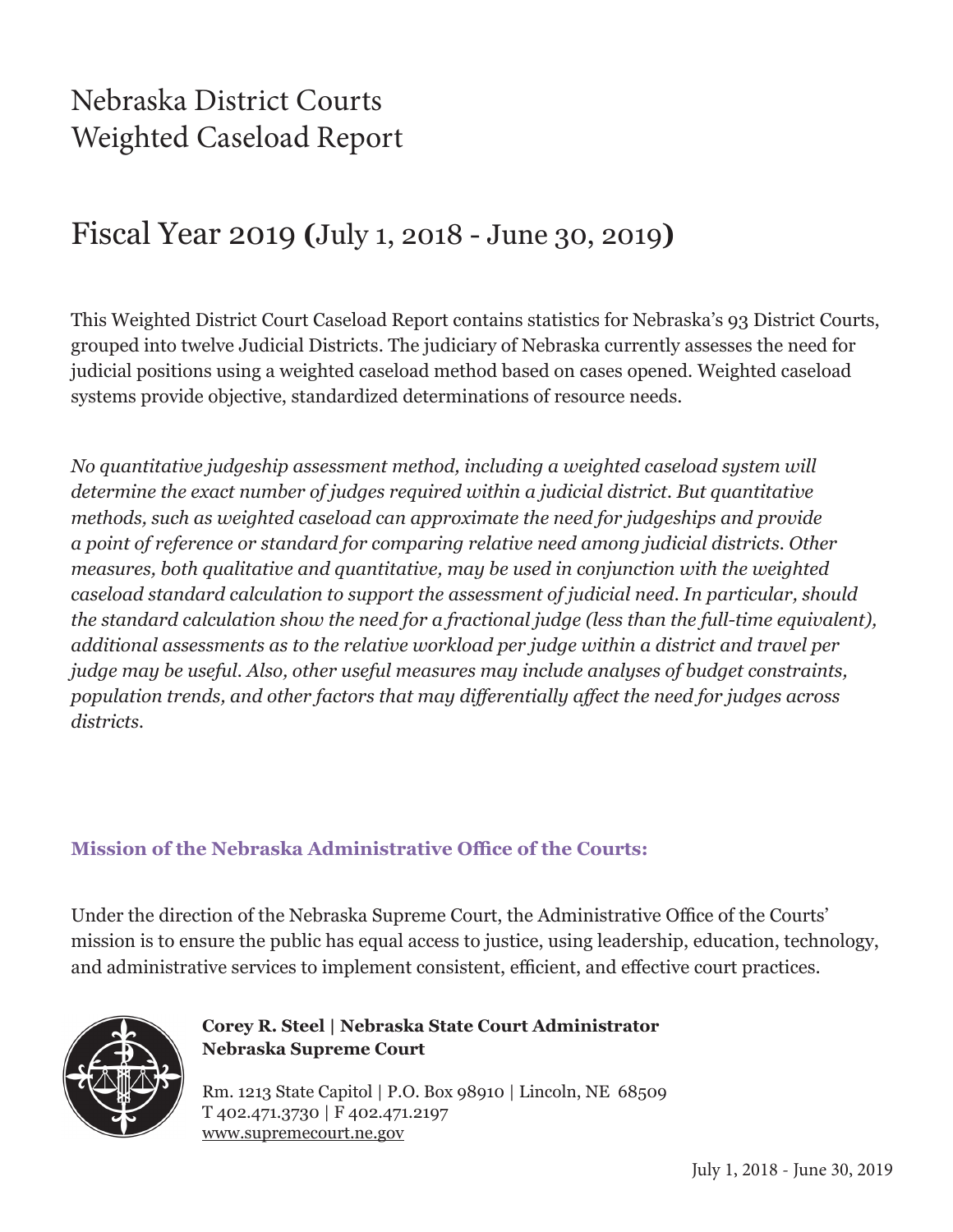#### Nebraska District Court Judicial Needs Fiscal Year 2019 (July 1, 2018 - June 30, 2019)

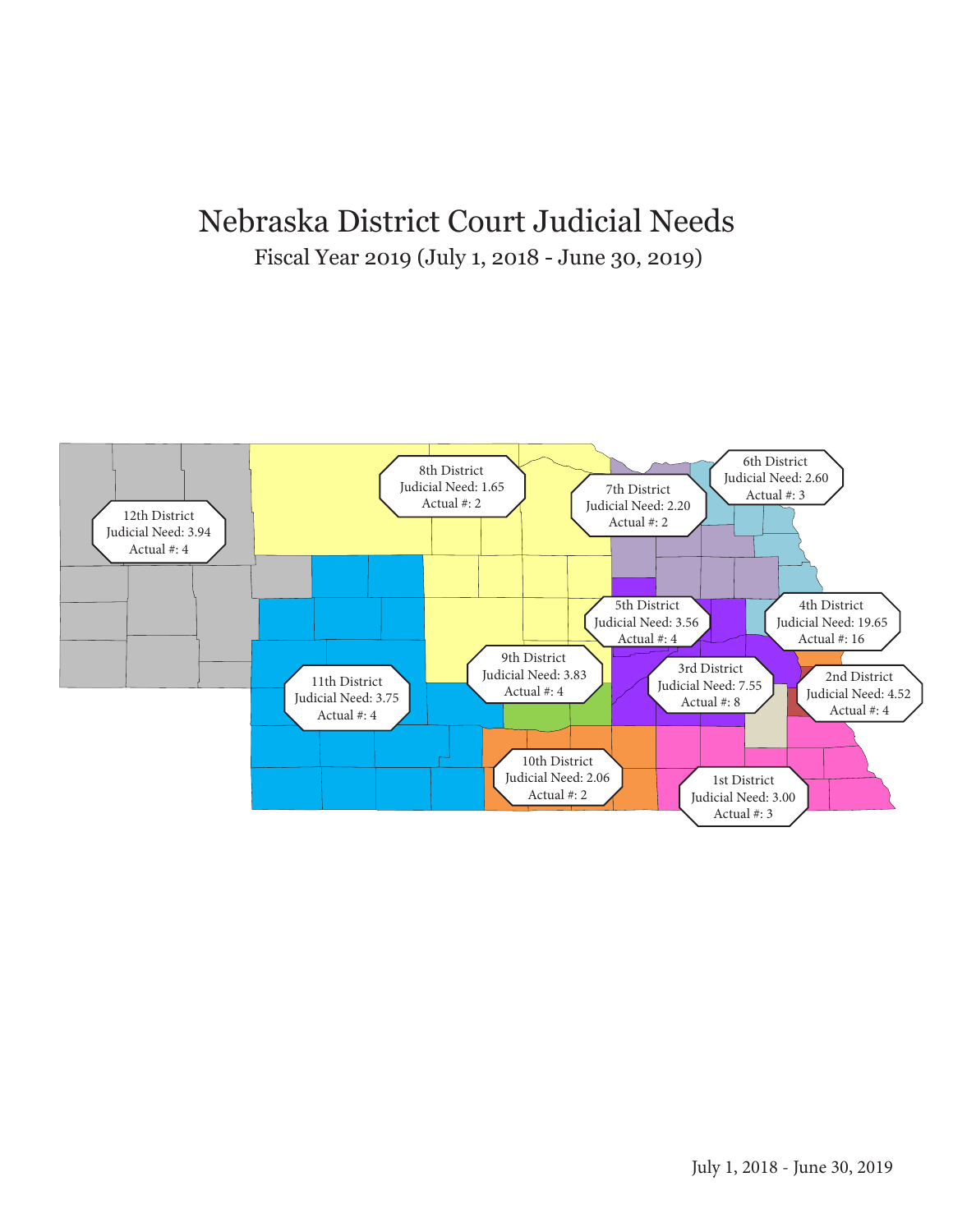### Weighted Caseload Report 1st Judicial District - District Court

District court need for judges: 3.00 Current number of judges: 3

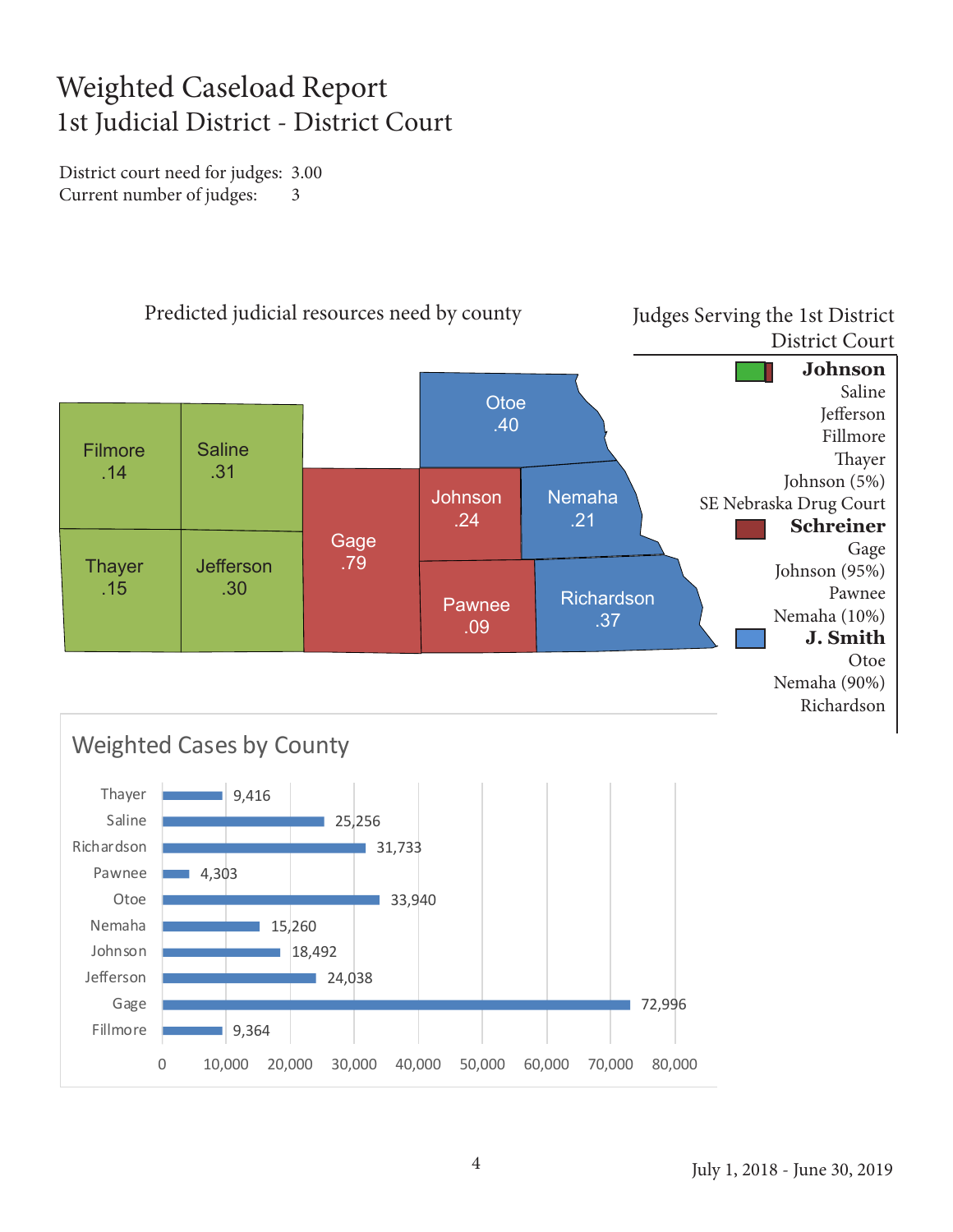#### Weighted Caseload Report 2nd Judicial District - District Court

District court need for judges: 4.52 Current number of judges: 4



Predicted judicial resources need by county





#### Judges Serving the 2nd District District Court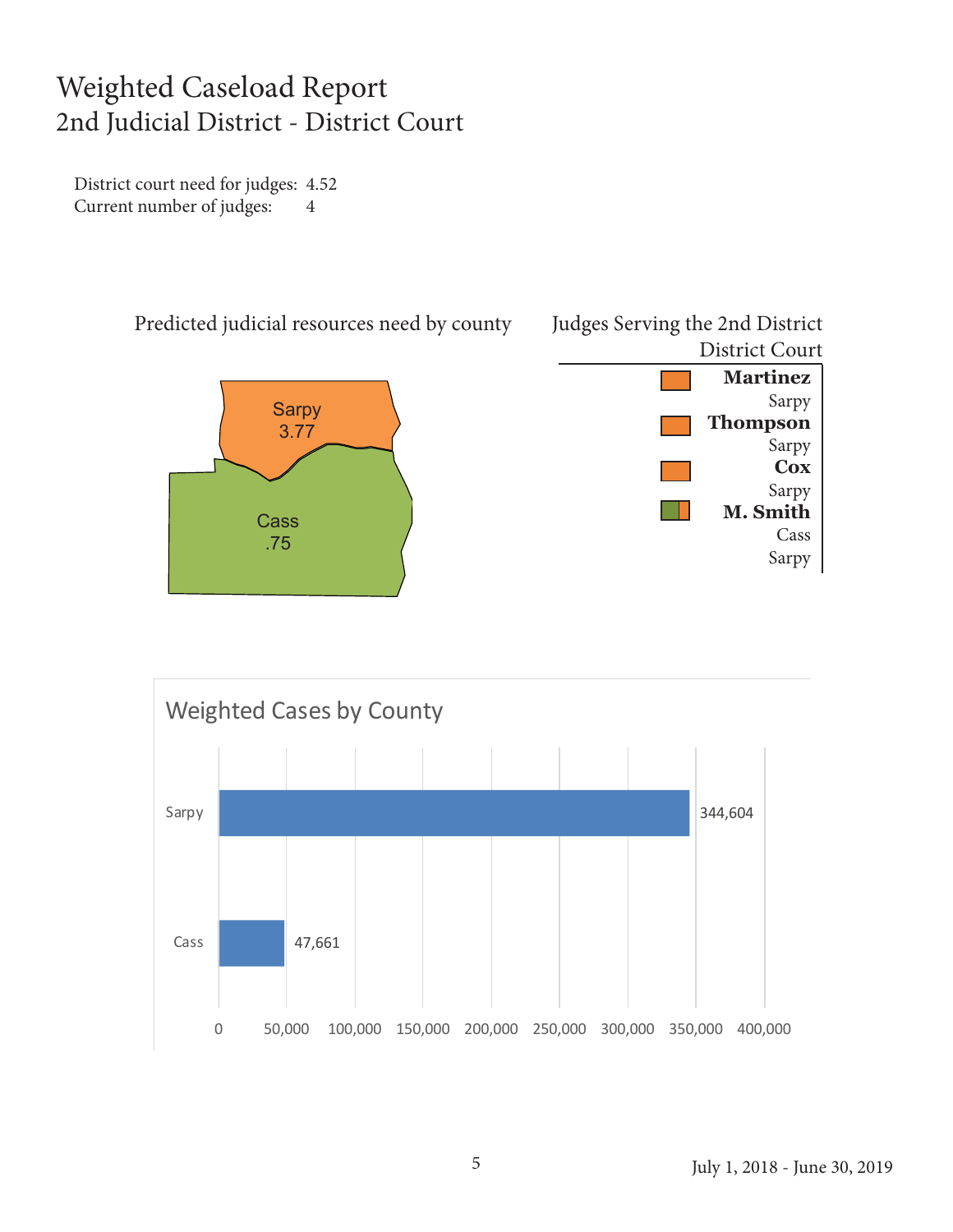#### Weighted Caseload Report 3rd Judicial District - District Court

District court need for judges: 7.55 Current number of judges: 8 Child Support Referee: 1.00



| Judges Serving the 3rd District |
|---------------------------------|
| <b>District Court</b>           |

Colborn Ideus Jacobsen Maret McManaman Nelson **Otte** Strong

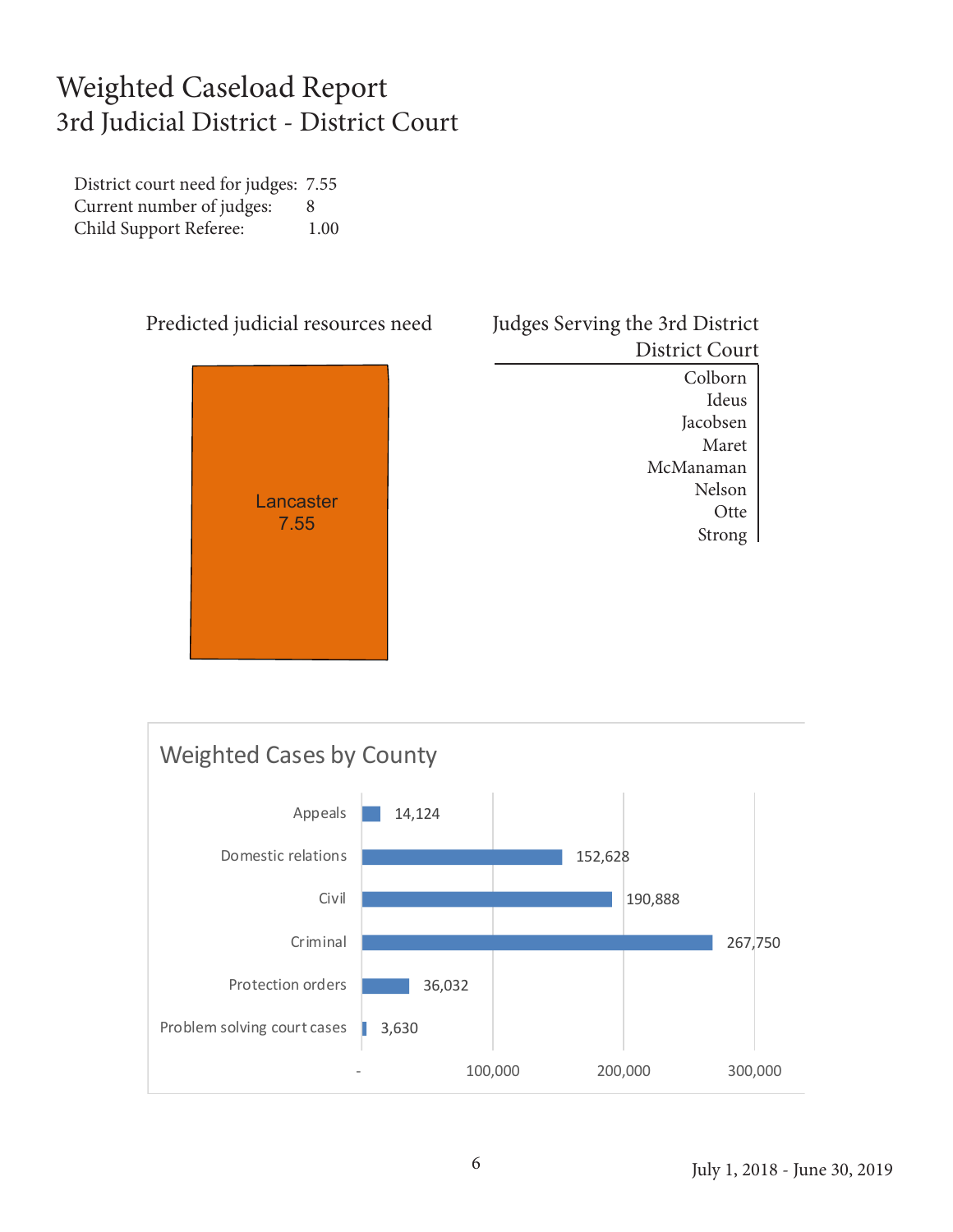#### Weighted Caseload Report 4th Judicial District - District Court

District court need for judges: 19.65 Current number of judges: 16 Child Support Referee: 2.00





Derr Dougherty Gleason Masteller Miller Pankonin Otepka Polk Randall Retelsdorf Schatz Stratman Wheelock

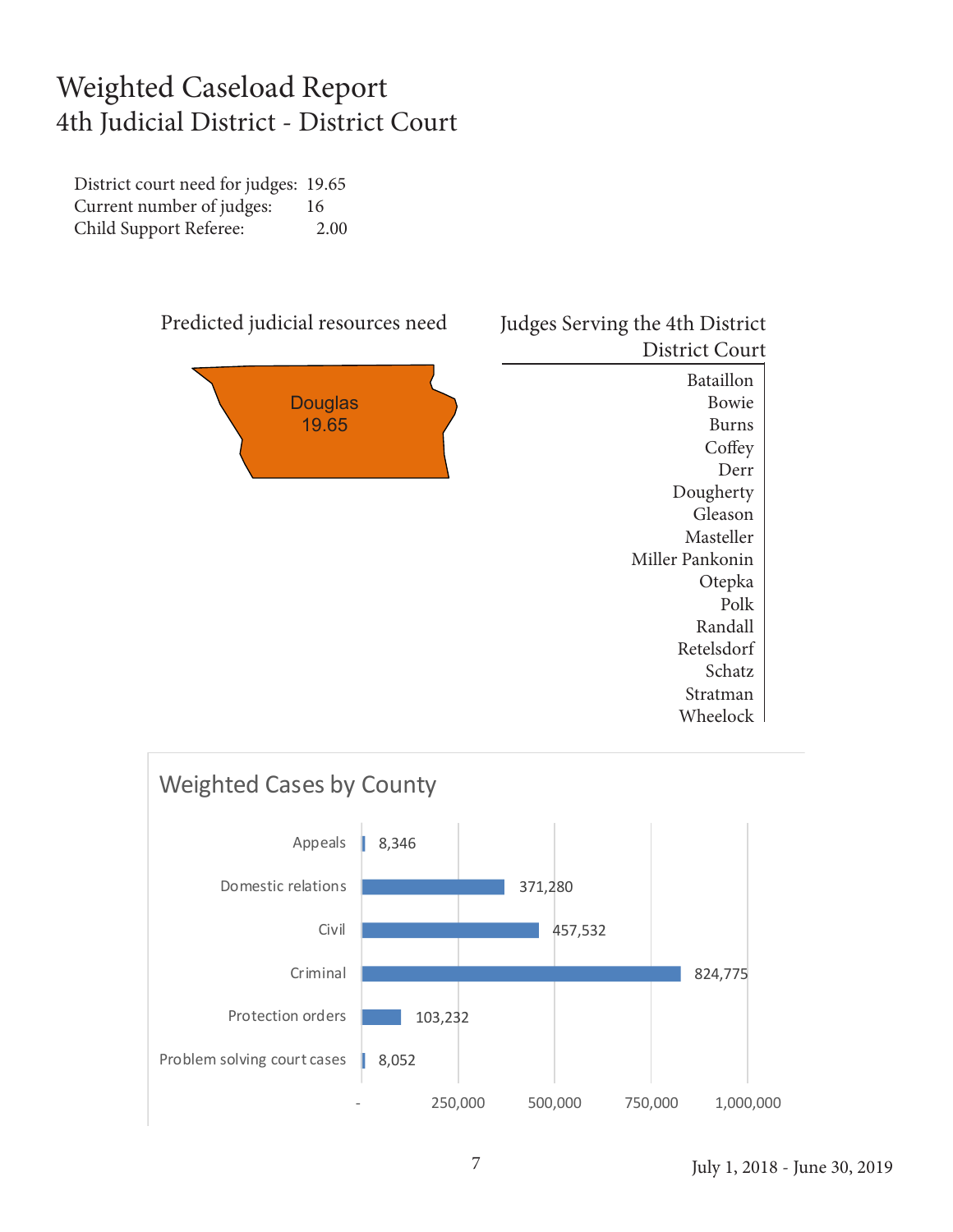### Weighted Caseload Report 5th Judicial District - District Court

District court need for judges: 3.56 Current number of judges: 4 Child Support Referee: 0.08





Predicted judicial resources need by county

Judges Serving the 5th District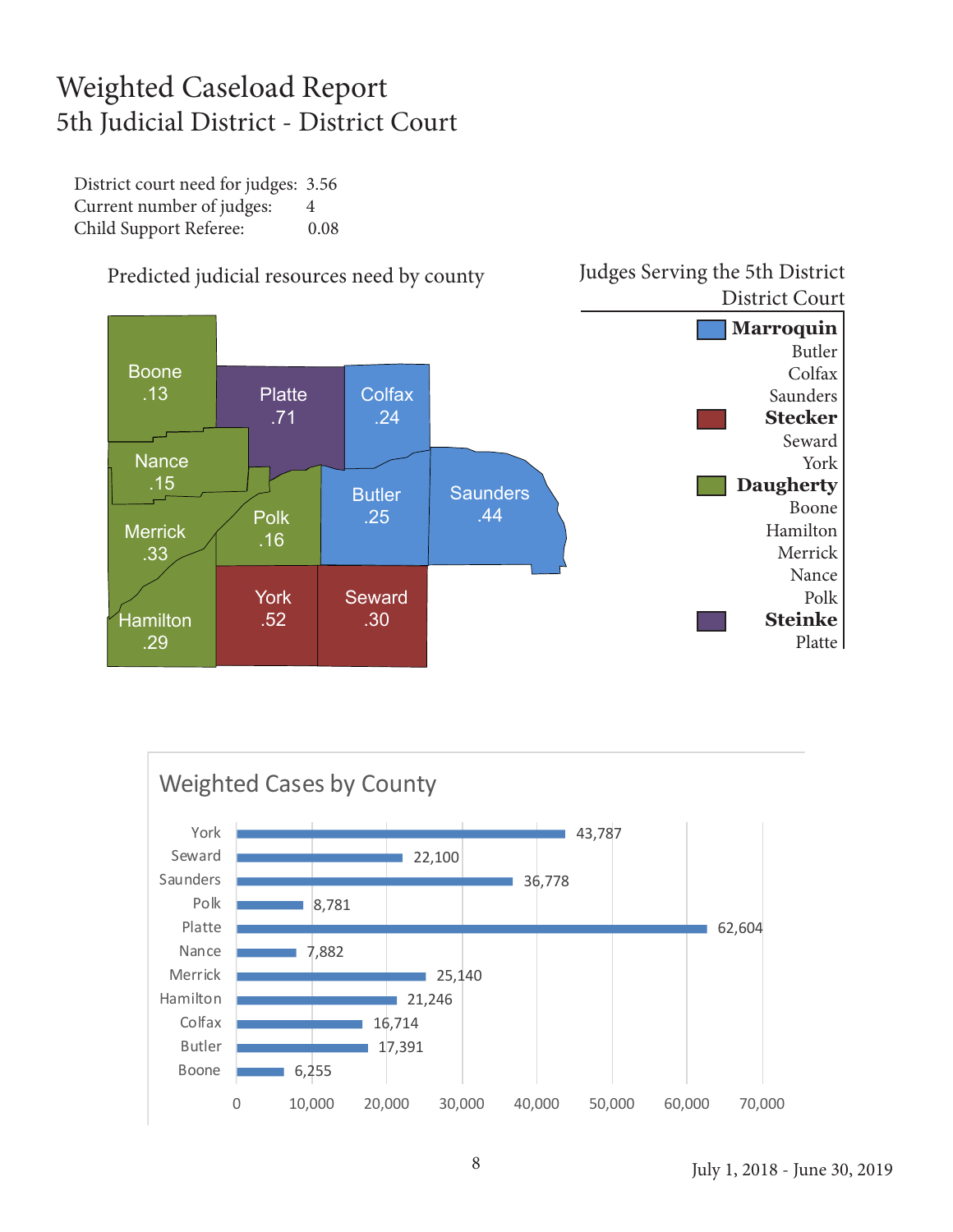#### Weighted Caseload Report 6th Judicial District - District Court

District court need for judges: 2.60 Current number of judges: 3





July 1, 2018 - June 30, 2019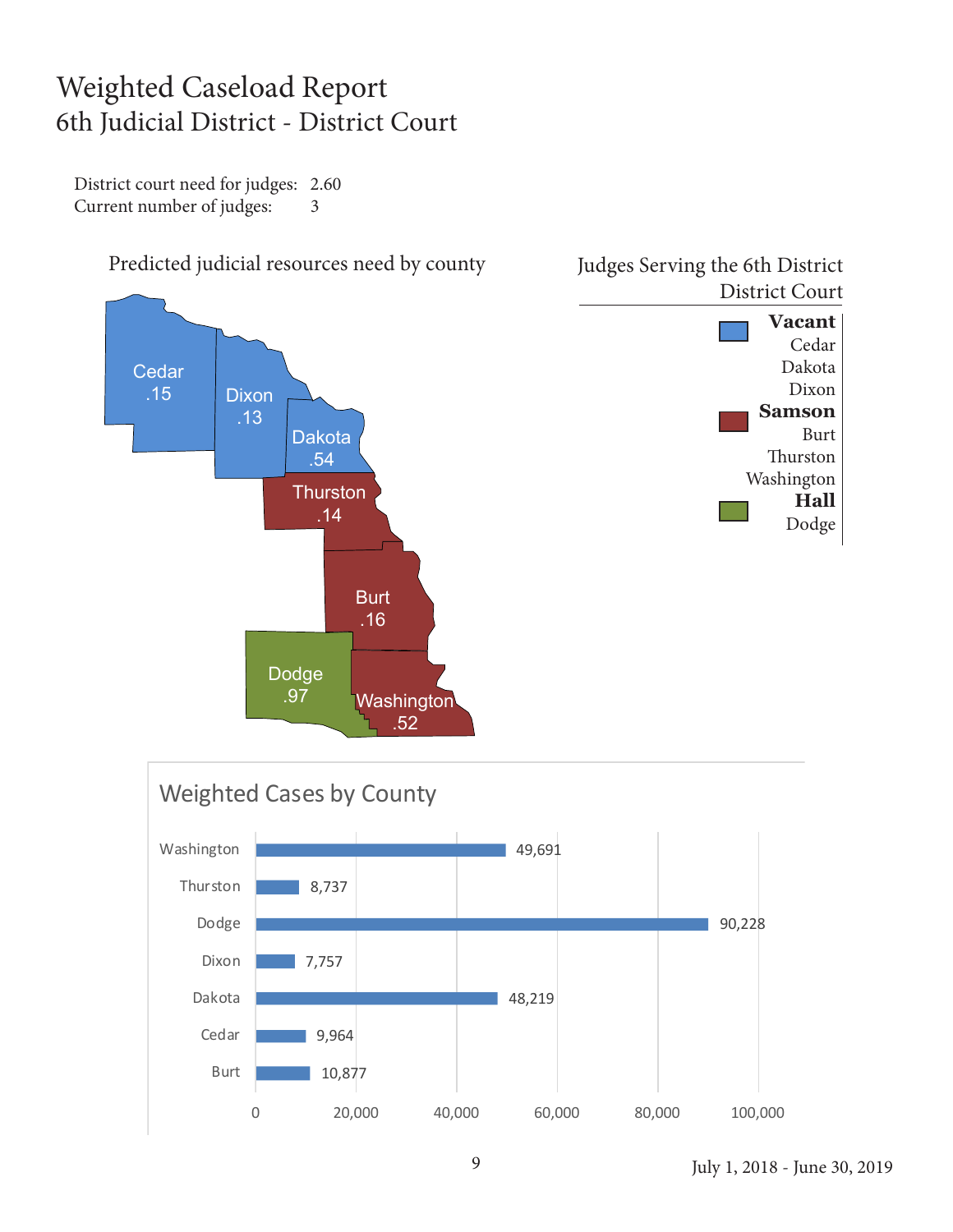### Weighted Caseload Report 7th Judicial District - District Court

District court need for judges: 2.20 Current number of judges: 2 Child Support Referee: 0.07

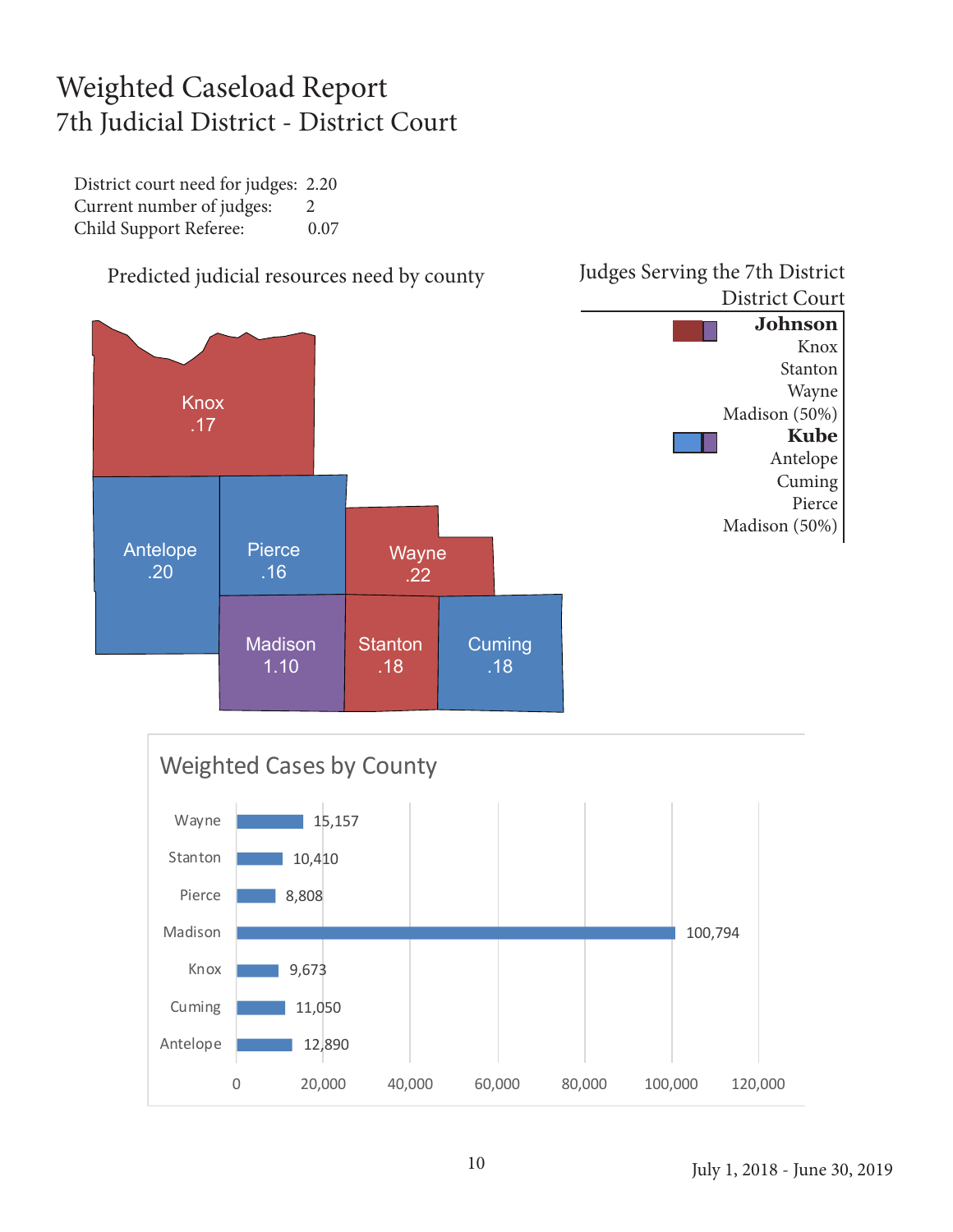### Weighted Caseload Report 8th Judicial District - District Court

District court need for judges: 1.65 Current number of judges: 2

#### Predicted judicial resources need by county Judges Serving the 8th District

District Court

|                      | <b>Keya Paha</b><br>.05 |                    | <b>Boyd</b><br>707             |                       | <b>Kozisek</b><br>Blaine<br>Boyd                        |
|----------------------|-------------------------|--------------------|--------------------------------|-----------------------|---------------------------------------------------------|
| <b>Cherry</b><br>.19 | <b>Brown</b><br>.10     | <b>Rock</b><br>.06 | <b>Holt</b><br>.29             |                       | <b>Brown</b><br>Cherry<br>Garfield<br>Holt<br>Keya Paha |
|                      | <b>Blaine</b><br>.05    | Loup<br>.05        | <b>Garfield Wheeler</b><br>.06 | .05                   | Loup<br>Rock<br><b>Noakes</b>                           |
|                      | <b>Custer</b><br>.29    |                    | Valley<br>.14                  | <b>Greeley</b><br>.06 | Custer<br>Greeley<br>Howard                             |
|                      |                         |                    | <b>Sherman Howard</b><br>.08   | .12                   | Sherman<br>Valley<br>Wheeler                            |

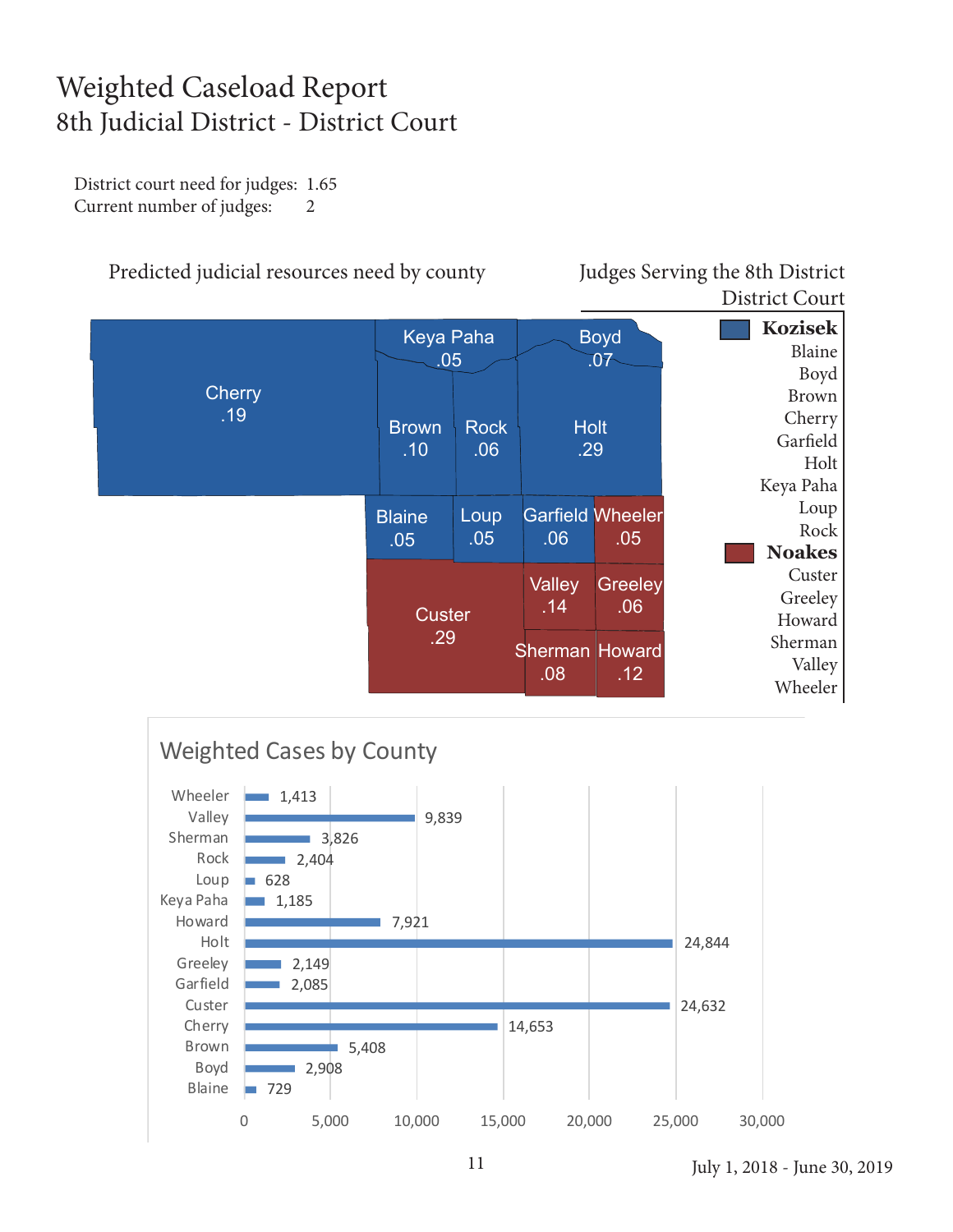### Weighted Caseload Report 9th Judicial District - District Court

District court need for judges: 3.83 Current number of judges: 4 Child Support Referee: 0.23

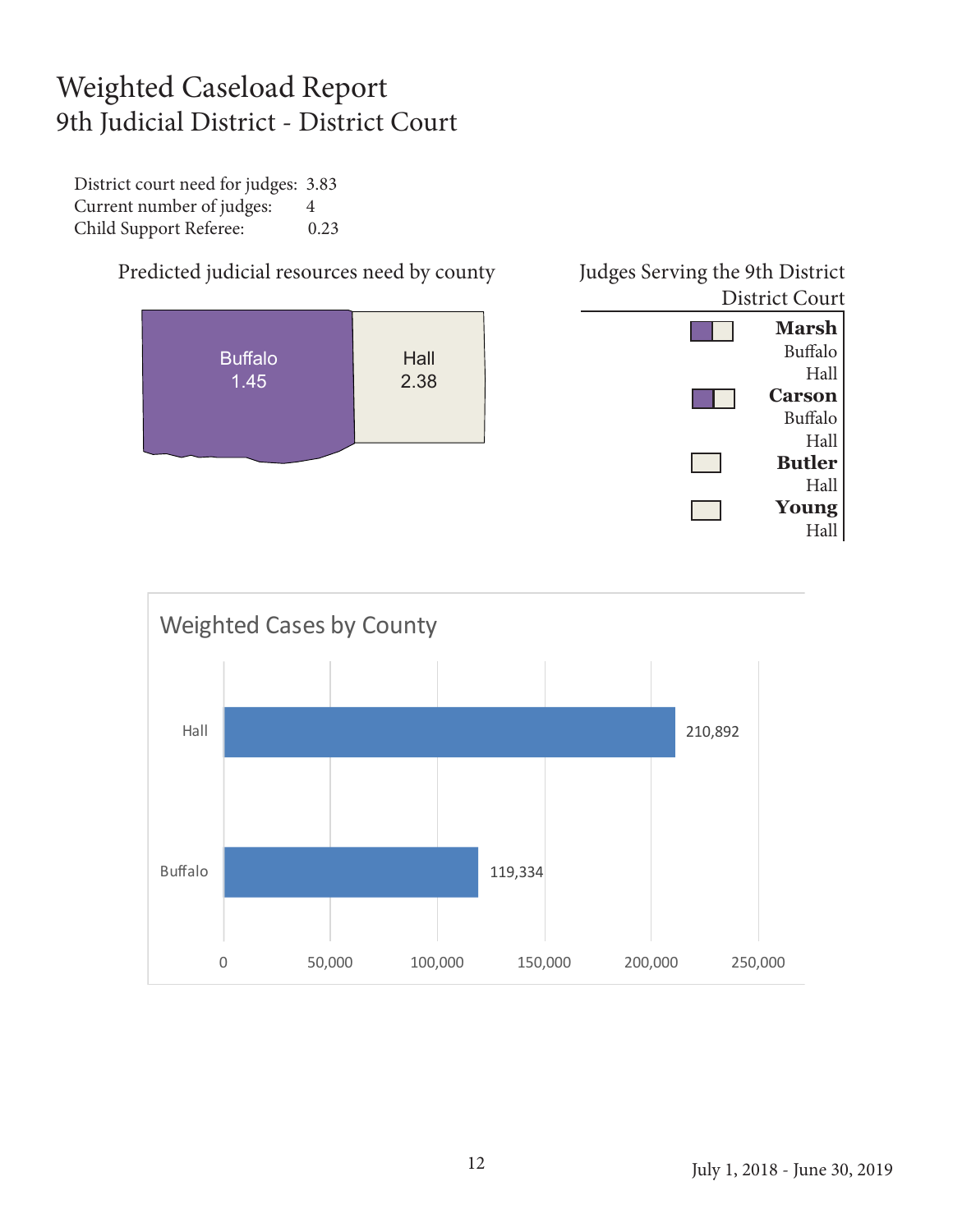### Weighted Caseload Report 10th Judicial District - District Court

District court need for judges: 2.06 Current number of judges: 2 Child Support Referee: 0.11

Predicted judicial resources need by county Judges Serving the 10th District

## District Court



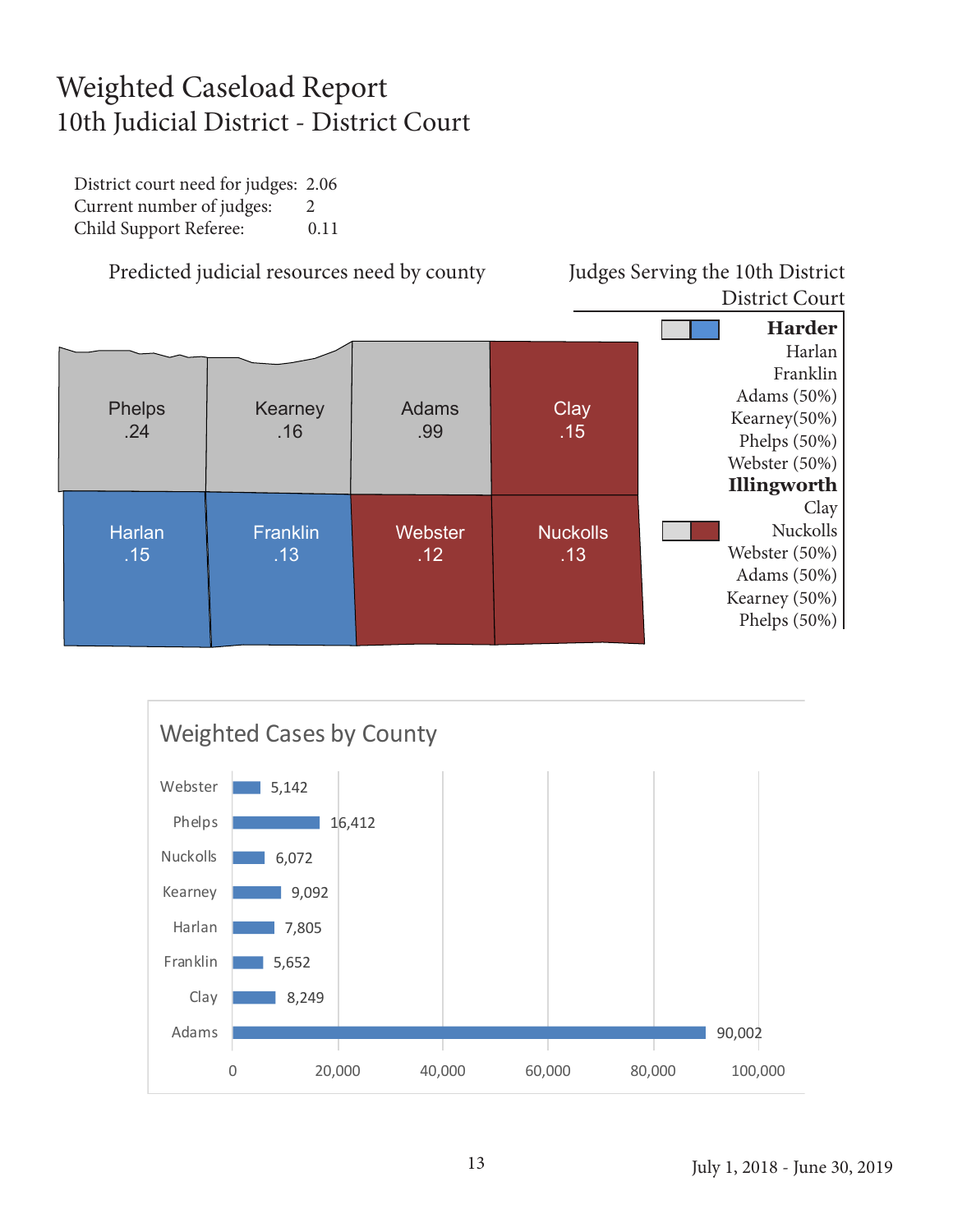### Weighted Caseload Report 11th Judicial District - District Court

District court need for judges: 3.75 Current number of judges: 4



14

Predicted judicial resources need by county Judges Serving the 11th District District Court